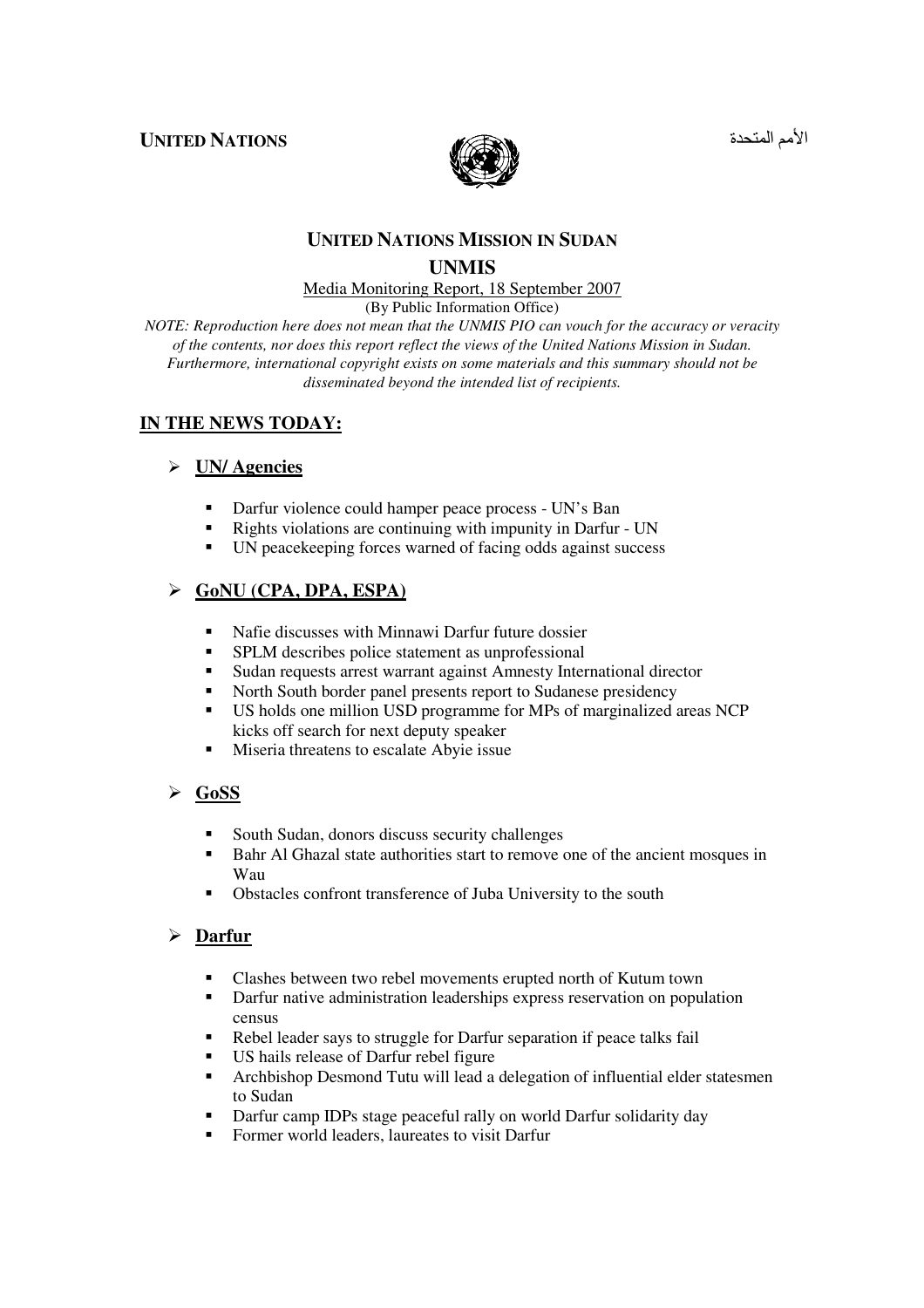# **Highlights**

# **UN/ Agencies**

## **Darfur violence could hamper peace process - UN's Ban**

(*SudanTribune.com* – 17 Sept. UNITED NATIONS) UN Secretary-General Ban Ki-moon today expressed deep concern at the recent surge in fighting across the war-torn Darfur region in Sudan, warning that it jeopardizes the chances of success of the peace talks being held next month to try to end the conflict.

"The SG strongly urges all parties to show restraint and cease all military action in order to create a positive atmosphere for the envisaged political negotiations," his spokesperson said in a statement.

He cited last week's attacks in the town of Haskanita when, according to reports of the African Union Mission in Sudan (AMIS), aerial bombardments involving helicopter gunship and military clashes on the ground caused the deaths of many civilians. Mr. Ban also referred to the attacks last month that took place in Adilla, South Darfur, and Wad Banda, in the neighboring Kordofan region.

"The Secretary-General is alarmed by the fact that the reported attacks took place in spite of the signing of a joint communiqué on 6 September, during the Secretary-General's visit to Sudan, in which the Government of Sudan committed to a full cessation of hostilities in Darfur in the lead-up to the political negotiations," the statement said.

Today's statement by Mr. Ban's spokesperson was released as the UN Mission in Sudan (UNMIS) reported that a vehicle belonging to a non-governmental organization (NGO) was carjacked by two armed men in North Darfur state over the weekend. The armed men forced the driver and 10 other staff members of the NGO out of the vehicle.

#### **Rights violations are continuing with impunity in Darfur - UN**

(*SudanTribune.com* – 17 Sept. GENEVA) The United Nations top human rights official warned on Monday that rights violations are continuing in Darfur and that the Sudanese government has yet to make serious progress on tackling impunity for offenders.

"Darfur continues to be a matter of serious preoccupation," UN High Commissioner for Human Rights Louise Arbour told journalists. She said that human rights violations continue to be of the same nature and largely on the same scale.

People forced into camps after fleeing their homes continue to be targeted, with women in particular vulnerable to sexual attacks, she said, warning that there was "very little progress on national efforts to combat the culture of impunity."

However, Arbour said the prospect of a joint UN-African Union "hybrid" peacekeeping force give some hope of new momentum towards a peaceful settlement.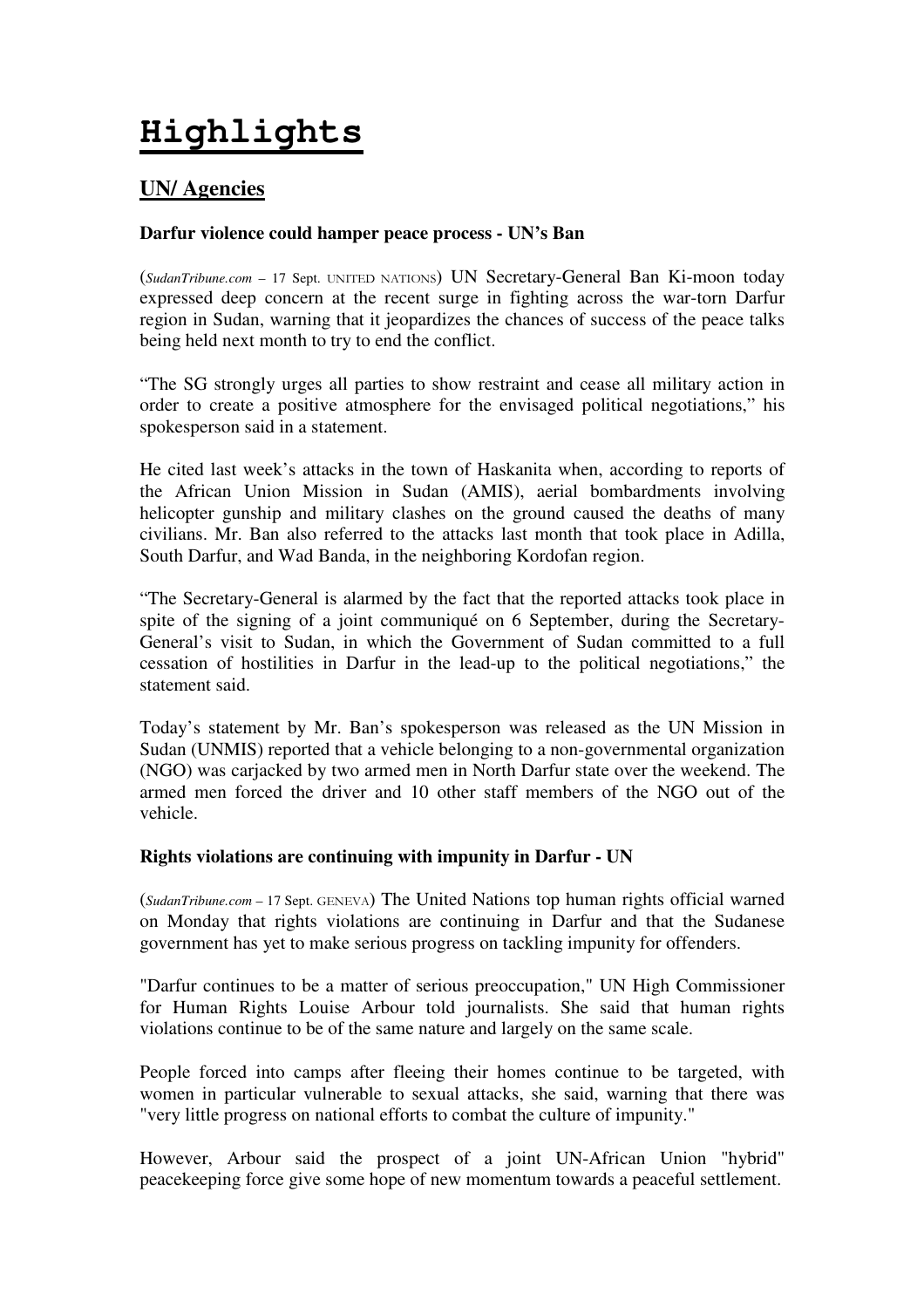## **UN peacekeeping forces warned of facing odds against success**

(*Reuter*) The former commander of the failed UN peacekeeping force in Rwanda has warned the newly-appointed head of the Darfur peacekeepers that he faces "long odds" against success.

In an open letter, the former Canadian general, now senator, Romeo Dallaire, advised Nigerian General Martin Agwai to demand a clear chain of command, a broad mandate, proper resources and rapid deployment - and above all to "watch his back", saying he can anticipate being let down by everyone but will still be blamed for whatever failures occur.

Gen Dallaire told the BBC: "The only thing he (Agwai) can do is try to stop the rot, permit the humanitarians to get in, get those people back and to do that he does need ultimately the force multipliers (helicopters) from the developed world."

#### **UN says violence increasing in Darfur camps**

(*Reuters*) Violence is increasing in camps for displaced people in Darfur, where nearly a quarter million people have been displaced so far this year, a U.N. report said on Monday.

The United Nations said rising violence in the overcrowded camps of the remote region of western Sudan was making it harder to carry out humanitarian aid work to help the thousands of newcomers arriving each week.

"Over 240,000 people have been newly displaced or re-displaced during 2007," the U.N. report said. "In many IDP (internally displaced people) camps, armed elements are present, and violent incidents are increasing."

"During August, humanitarian activities had to be suspended in several camps due to insecurity," the report added. So far this year, the report said, humanitarian workers have been forced to move out on 24 occasions.

Heavy rains in much of Sudan, including Darfur, also brought new problems, including waterborne diseases and malnutrition, the U.N. report said.

The International Committee of the Red Cross (ICRC) also expressed concern about the growing insecurity.

# **GoNU (CPA, DPA, ESPA)**

#### **Nafi discusses with Minnawi Darfur future dossier**

(*AlAyam*) President Assistant Dr. Nafie Ali Nafie said Monday he reviewed with the Chairman of the Transitional Darfur Regional Authority (TDRA) Mini Minnawi steps that should be taken as regards Darfur future dossier.

He added that the dossier master plan was based on follow up of the implementation of Abuja agreement and on going preparations to negotiate with the Abuja non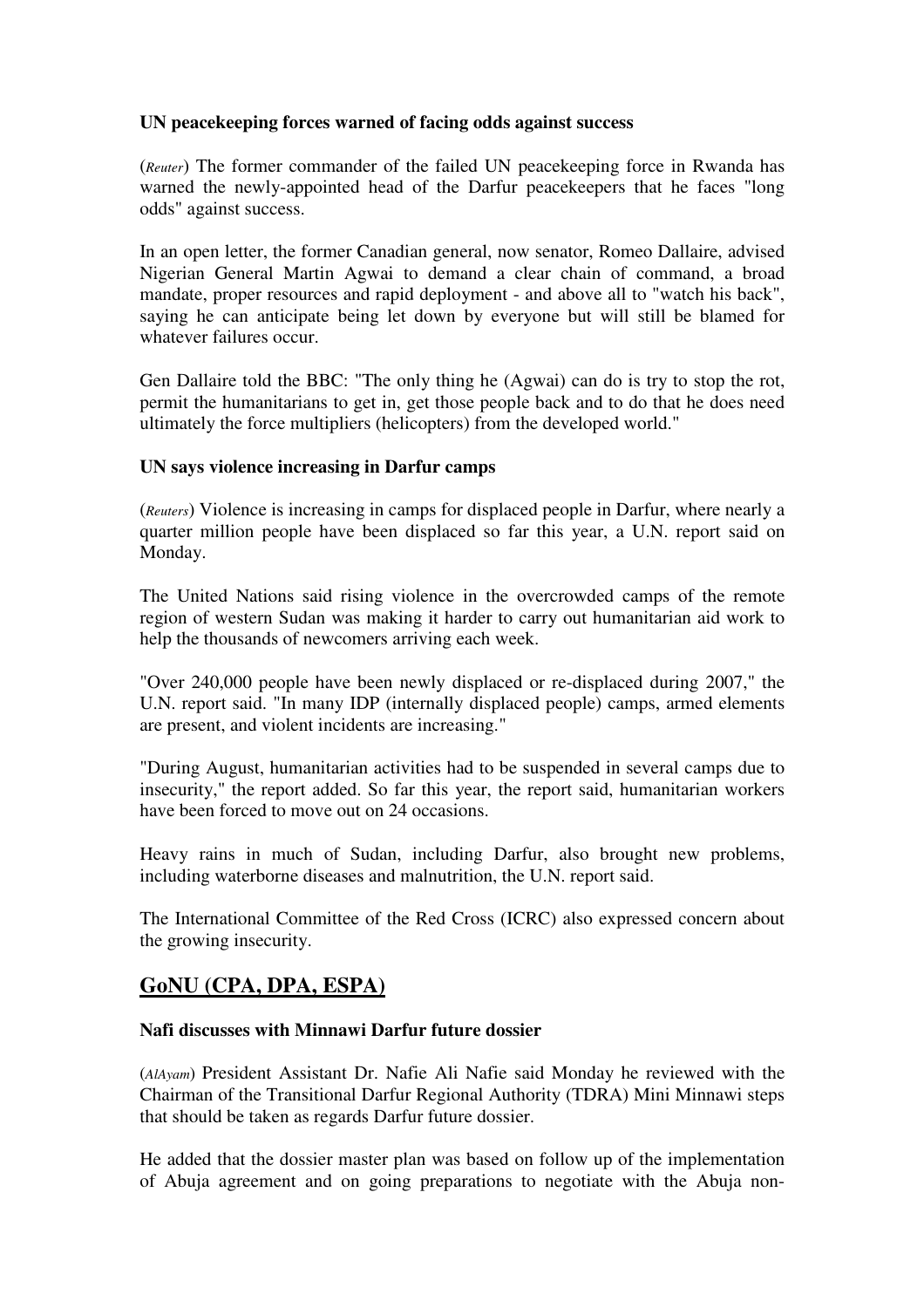signatory movements. He assured of the government and the Arab League's determination to convene the Arab donor conference on Darfur.

On his part, TDRA Advisor on DPA implementation Mohamed Al-Tigani Al-Tayeb explained that the objective of the meeting was to rejuvenate the newly- formed committees of the follow up implementation committee, communication for Darfurian- Darfurian committee as well as the humanitarian committee.

Meanwhile *Khartoum Monitor* quoted Minnawi as saying the security situation was restored to normality and called on all Darfur armed movements to attend the upcoming round of peace talks to be held in Tripoli in October.

#### **SPLM describes police statement as unprofessional**

(*AlSudani*) The SPLM voiced astonishment over repeated statements issued by the police leaderships pertinent to crack down on SPLM premises in the context of ransacking hideouts of illegal arms in the National capital.

A statement issued by SPLM's Spokesperson for Northern Sector Deng Gouj Aiuweil described the police repeated statements as "unprofessional" saying that dismissal of senior NCP and SPLM's justification to the incident on the part of the police's leaderships was considered as down playing to the virtue of apology.

He said that stating baseless accusations reveals the real police's leadership's illintentions and proves to be as Assistant to the President Dr. Nafie termed as "unjustifiable act".

He added that the first statement of the police contradicted the second one, which denied the presence of any kind of weapon in the SPLM's premises, noting that any attempt to link the relation of the SPLM with the ceased weapons would lend the credibility of the police questionably. The statement scorned endeavors to relate the affiliation of rest house of the Joint Integrated Unit (JIU) to the SPLM.

#### **Sudan requests arrest warrant against Amnesty International director**

(*SudanTribune.com* – 17 Sept. KHARTOUM) The Sudanese government filed an application with the International Criminal Police Organization (INTERPOL) for the arrest of the top Amnesty International official.

Sudanese officials told the government sponsored Sudanese Media Center (SMC) that a complaint has been filed against Irene Khan, the Secretary General of Amnesty International for "malicious reporting", on the torture of a jailed opposition leaders.

Amnesty International alleged that jailed opposition figures accused by Khartoum of a coup attempt were tortured and physically abused. Sudan has categorically denied the allegations of torture saying that the detainees were well treated and afforded their full constitutional rights. However the detainees were not charged with anything since their arrest while reports suggest that Sudanese authorities have been to extract confession from them.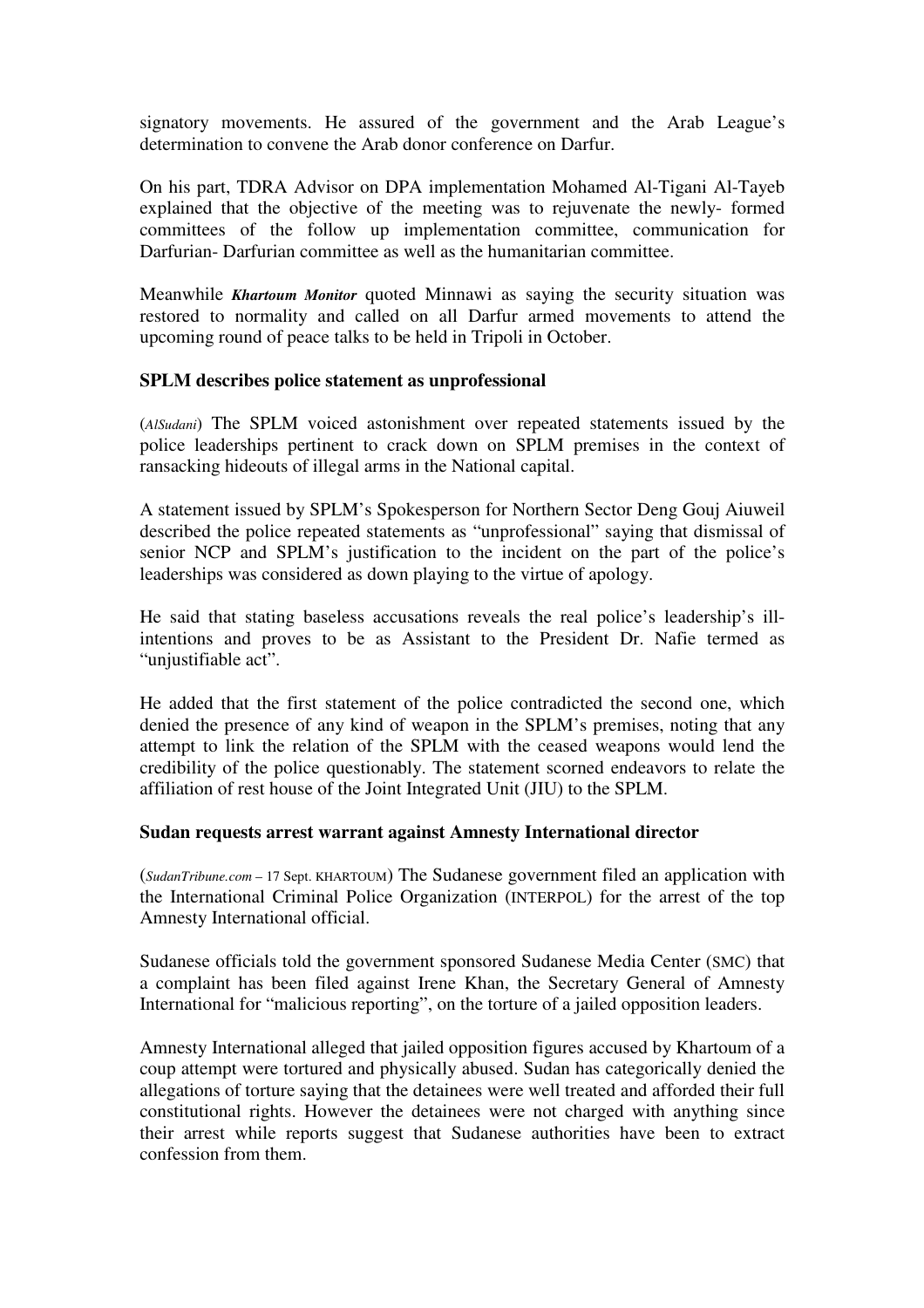#### **North South border panel presents report to Sudanese presidency**

(*SudanTribune.com* – 17 Sept. KHARTOUM) Sudanese Presidency listened to a report by the north-south border demarcation committee as per 1 January 1956 borders. The report was presented during a meeting chaired by president Omer al-Bashir.

The report included the activities of the committee and their future plan as well as completing survey process for the areas which were not covered because of the rainfall and completing classification of documents and maps following the visits to Egypt and Britain to obtain more documents. The committee will forward its final report on first quarter of the coming year.

State Minister at the Presidency of the Republic, Telar Ring Deng, said that the presidency will instruct all the concerned authorities to extend whatever support that is necessary for the work of the committee.

#### **US holds one million USD programme for MPs of marginalized areas**

(*SudanTribune.com* – 17 Sept. KAMPALA) The US Administration is committing a total of \$1 million in training programmes towards the upliftment of Southern Sudan, weekly The East African Business Week said.

26 members of parliament from South Kordofan state of Sudan are in Uganda attending a two and a half month diploma programme at the International Law Institute-African Centre for Legal Excellence (ILI-ACLE).

The training support funding from the American government is channeled through the United States Agency for International Development (USAID). The CPA, signed in 2005, gave special attention to Abyie, Southern Kordofan and Blue Nile states, collectively called the Three Areas.

The parliamentarians comprise of both the ruling National Congress Party (NCP) and the Sudan People's Liberation Movement (SPLM).

The training programme that started over a year ago focuses on empowering parliamentarians from the Sudan and it is scheduled to end this year. It is hoped that, due to the increased skills of the parliamentarians, they will benefit from the improved legislative administration and decreased potential for conflict.

#### **NCP kicks off search for next deputy speaker**

(*The Citizen*) The National Congress Party has started close door meetings to replace the Deputy speaker who defected from the party, The Citizen has learnt.

Tor Deng, the deputy speaker of the southern Sudan Legislative Assembly, last week defected from the party, saying he was tired of lying to his people about NCP programs, which were nonsexist. Under the peace agreement the deputy speaker in the south comes from the NCP.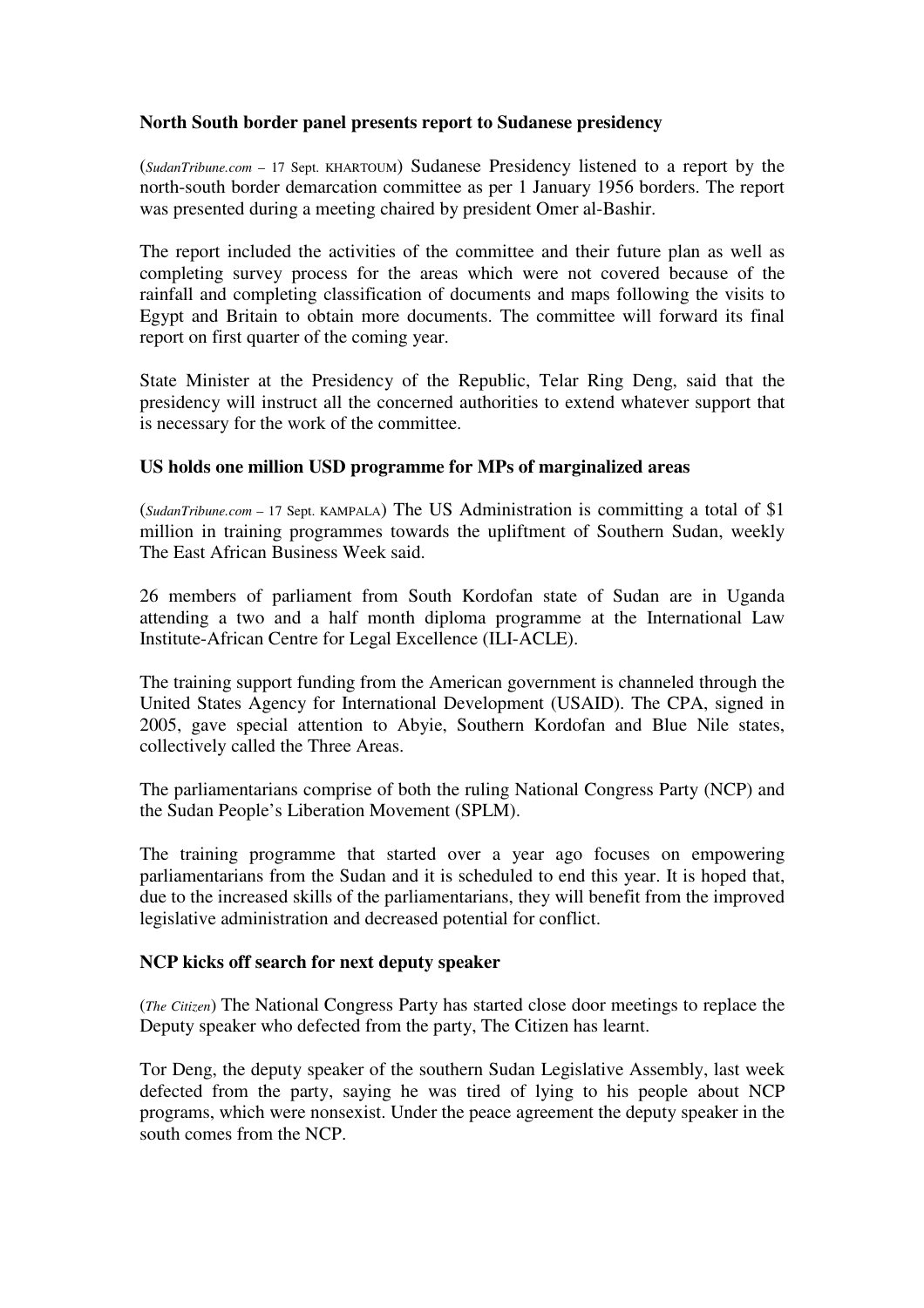The NCP southern sector met Saturday to discuss who would be proposed to take over from Tor. No names have been announced.

Tor said some Administrative procedures were underway to pull him out of the Assembly. He yesterday still chaired the parliamentary session.

#### **Miseria threatens to escalate Abyie issue**

(*Alwan*) Miseria tribe warns to take counter action against SPLM and international organizations plans to impose experts report on Abyie across the area.

Higher committee for Miseria tribe spokesman Gen retried Mahadi Bau Nimir criticizes SPLM unilateral stand of inviting experts' delegation to visit Abyie without referring to main partner and the people in the area. Nimir said Miseria should not stay with hands tied on their back whilst SPLM and international organizations

Moreover Nimir accuses UN organizations existing in Abyie of leading attempt to provoke differences between Miseria and Dinka Nuk and seek annexing the area to the south.

# **GoSS**

#### **South Sudan, donors discuss security challenges**

(*SudanTribune.com* – 17 Sept. JUBA) South Sudan government officials and aid agency representatives met on 14 September, at UNMIS headquarters in Juba, to discuss the security challenges facing Southern Sudan.

The meeting focused on disarmament, demobilization and reintegration (DDR) of former combatants, as well as demining and other security sector issues, a UN press release said.

The donor conference was convened by the Security Sector Budget Working Group, a body of the GoSS supported by the UN DDR programme. Representatives of several U.S. and European aid agencies attended the meeting, including the European Commission, the Joint Donor Team and U.S.A.I.D.

The Security Sector Budget Working Group is composed of the Southern Sudan DDR Commission (SSDDRC), the Southern Sudan Demining Commission and the Ministry of SPLA Affairs. It is supported by the UN DDR programme.

#### **Bahr Al Ghazal state authorities start to remove one of the ancient mosques in Wau**

(*Rai AlShaab*) Bahr Al-Ghazal authorities were reported to have started removing of Soug Algaw mosque inside Wau city in the wake of a decree issued by the State Governor for the re-planning of the city.

A number of Wau citizens told (Rai AlShaab daily) that these procedures aimed at threatening Muslim's sacred places saying that the Governor (Wali) upon assuming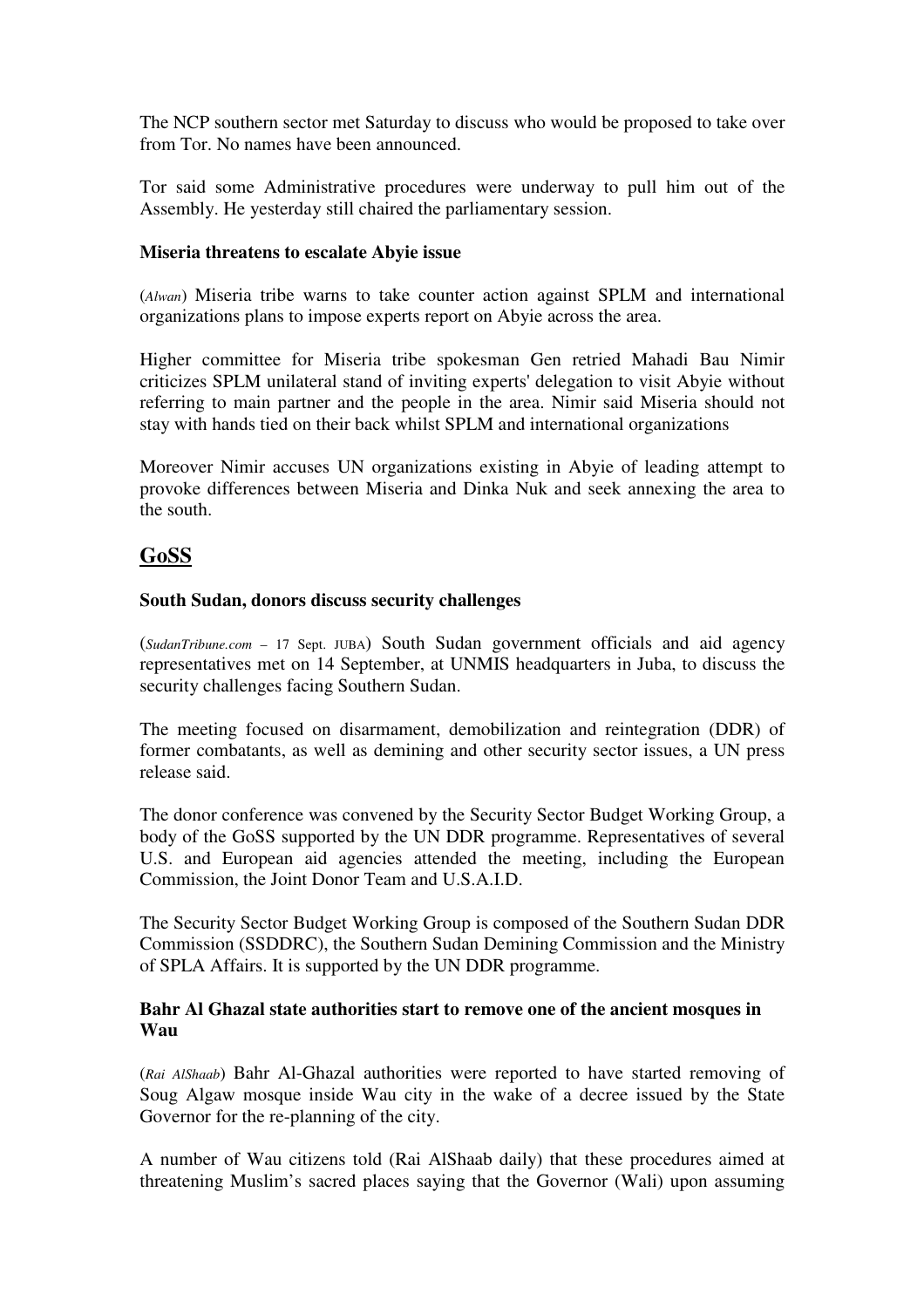his post had threatened to do so, a matter, which moved the State's government to apologize for the Muslims.

Reliable sources told the paper that the state government was planning to remove part of Soug Al-Hagar mosque adding that these mosques have been surviving for more that 50 years. The sources predict that the removal of mosques might lead to confrontations between the Muslims and the government authorities.

#### **Obstacles confront transference of Juba University to the south**

(*AlKhartoum*) SPLM Leading figure and Deputy Speaker of the National Assembly Atim Garang told (AlKhartoum daily) that many obstacles were currently confronting the transfer of the University of Juba from Khartoum to Juba.

Emerging from a meeting with the university Vic-Chancellor, Garang said that the university campus would shift gradually from Khartoum to Juba maintaining that the current buildings in Juba could not accommodate the expansion of the university's existing faculties.

He added that he reviewed with the university's Vice-Chancellor student's violence in the university and its effect on the student's academic performance as well as efforts exerted by the university in containing this phenomenon.

# **Darfur**

## **Clashes between two rebel movements erupted north of Kutum town**

(*Alwan*) Fierce clash erupted between National Redemption Front (NRF) elements and JEM north ward of Kutum in Darfur region.

As consequence four elements from JEM were killed and other injured. However, JEM prominent member Abu Bakr Hamid when asked refused to elaborate. But NRF commander Suleiman Bahar told that fighting between the two movements erupted on background that JEM refused to return three land cruisers it had borrowed from the redemption front.

The fight and tension said have cooled down in response to mediation by SLM wing of Abdul Wahid Nur which invited the two parties for a meeting in Jabal Mara.

#### **Darfur native administration leaderships express reservation on population census**

(*AlSudani*) Darfur transitional authority will hold within the up coming period a workshop to probe difficulties facing the population census in Darfur States, scheduled to be carried out throughout Sudan next February.

While, the census media committee has just finalized an introductory tour to Darfur States, the native administration in West Darfur rejected conducting the census before the realization of a comprehensive peace.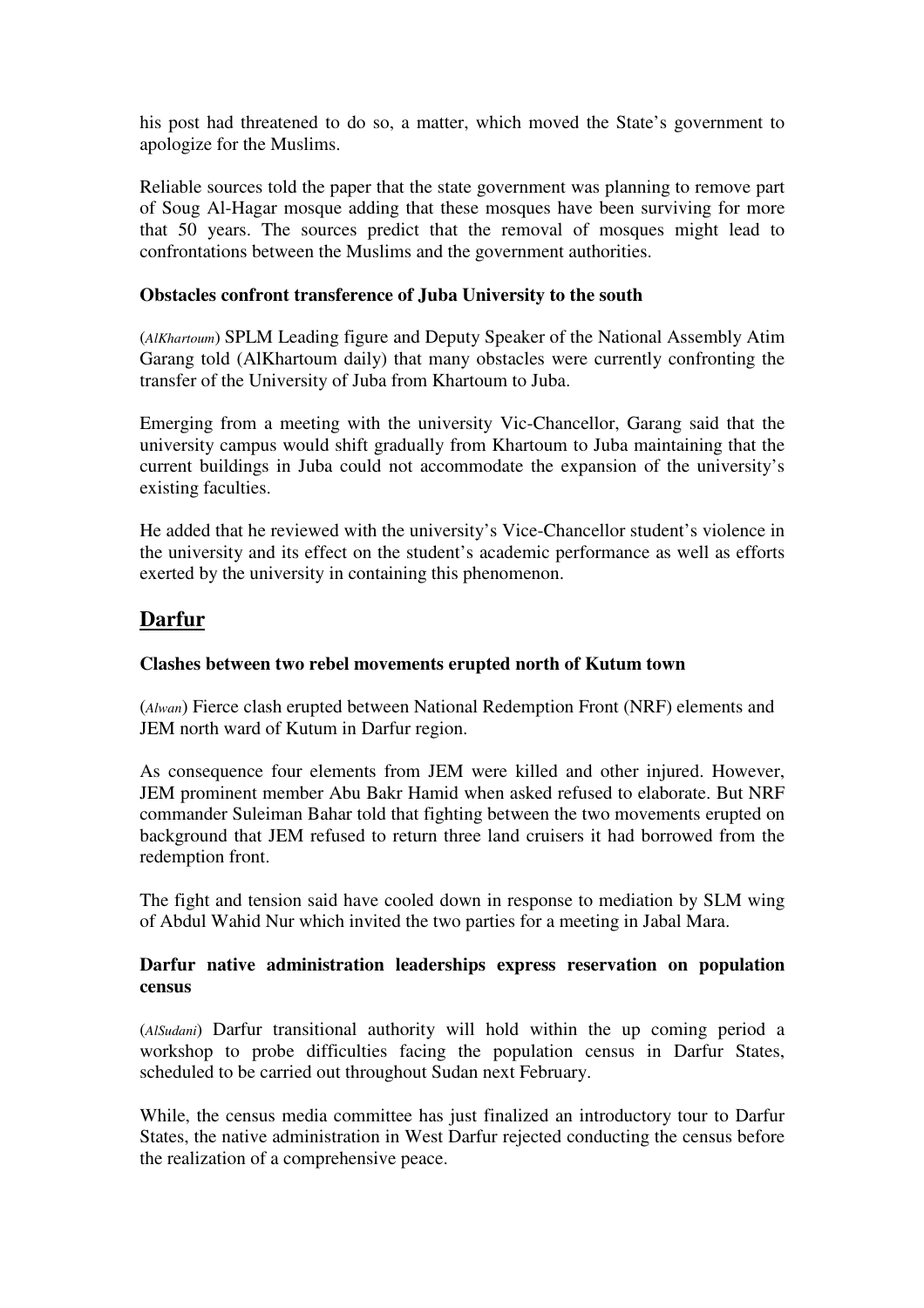Officials at Darfur transitional administration have warned of tremendous obstacles that will hinder the process of conducting the census represented in the presence of huge numbers of refugees from the neighboring countries and the rejection of the IDPs in the camps to deal with the census officials.

Many native administration leaders argue that declaring the deadline of the census prior to solving the issues of the displaced in the neighboring countries is unacceptable.

Some sources estimate Sudanese refugees in neighboring Chad at 200,000 persons, most of them from West Darfur State, who migrated following the flaring up of war in 2003.

Sultan of Masaleit tribe Assad Abdurrahman Bahreddin has said that negligence of those from the population survey will mean replacement them by other people, in a clear reference to the incoming of great influx of refugees.

According to (AlSudani daily) sources, the new settlers at West Darfur are concentrated on Um-Dukhn locality on the Sudanese –Chadian borders and they are affiliated to Arab tribes.

#### **Rebel leader says to struggle for Darfur separation if peace talks fail**

(*SudanTribune.com* – 17 Sept. KHARTOUM) The leader of the rebel Justice and Equality Movement (JEM) said today that if the new Darfur peace talks fail, the rebels want their own separate country.

Speaking in the stronghold of Haskanita, surrounded by heavily armed fighters JEM chairman, Khalil Ibrahim, told the BBC World TV that without equality the people of Darfur could not remain in Sudan. "The next step Darfur will ask for, not only for self-determination, but clearly we want separation and we want our own country," he said.

Khalil said he believed the Sudanese government was looking for a way out of the conflict but at minimum cost. He added that Abuja agreement didn't provide self-rule for the people of Darfur. While JEM demands autonomy for Darfur as one region besides power sharing, wealth sharing on the federal level.

#### **US hails release of Darfur rebel figure**

(*SudanTribune.com* – 17 Sept. KHARTOUM) The US embassy in Khartoum praised the decision of the Sudanese government to allow the departure of Darfur senior rebel figure Suleiman Jamous for medical treatment abroad.

The humanitarian coordinator left the UN military hospital on Friday heading to Nairobi and then to N'djamena, Chad because the international body said he didn't meet UN conditions to be treated there.

"The United States government welcomes the Government of Sudan's decision to allow Suleiman Jamous to leave the country for medical treatment under an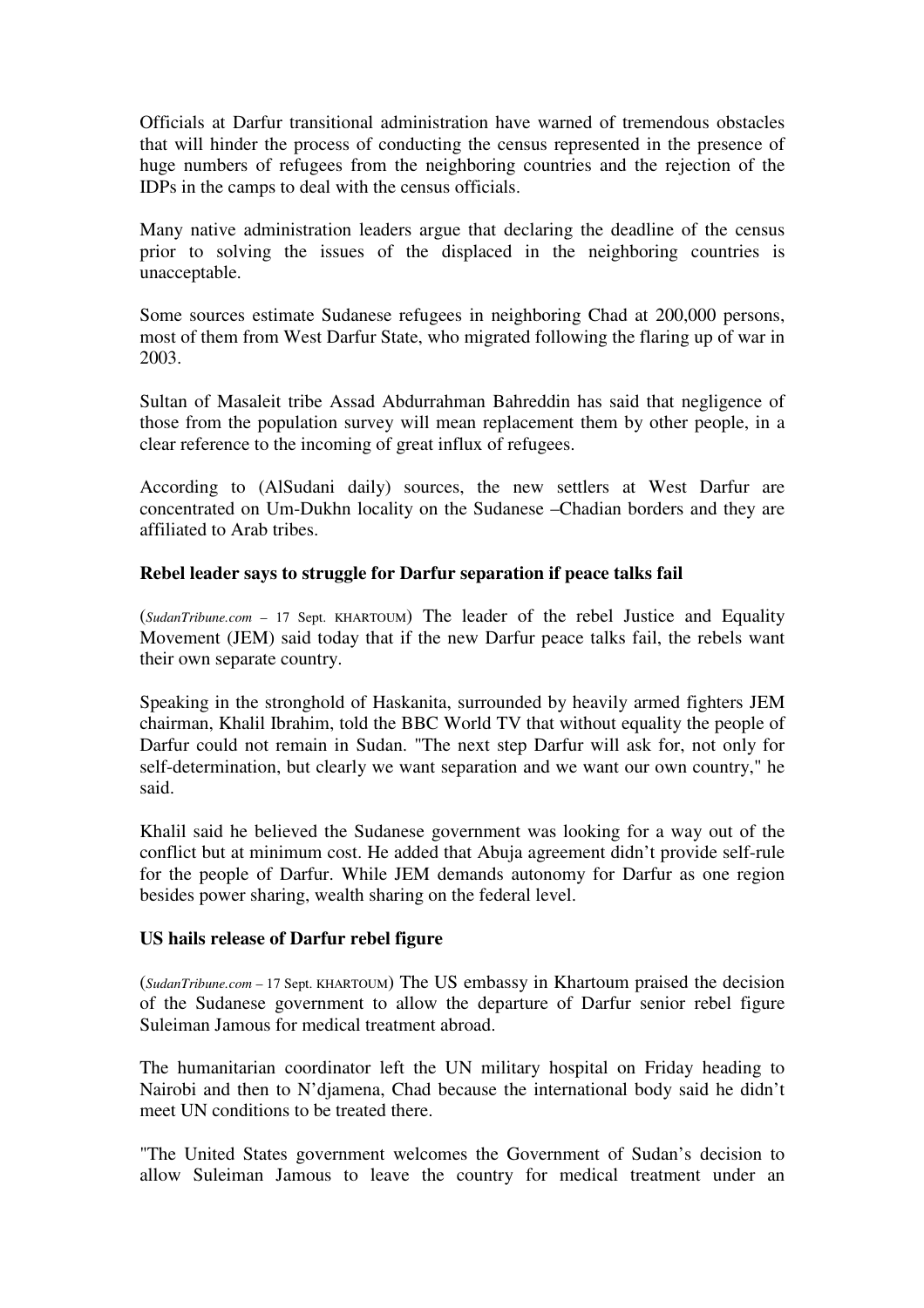agreement which the United Nations helped negotiate." Said a statement issued by US embassy yesterday. The statement described Jamous as "an important leader" in Darfur Adding he has a "potentially important role to play in the peace process."

#### **Former world leaders, laureates to visit Darfur**

(*SudanTribune.com* – 17 Sept. JOHANNESBURG) A council of peacemaking world leaders and Nobel laureates launched by former President Nelson Mandela is taking up Darfur as its first mission, with a trip to Sudan planned later this month, the organization said Monday.

Archbishop Desmond Tutu, who chairs the group known as The Elders, will lead a delegation that will include former U.S. president Jimmy Carter; Mandela's wife Graca Machel, a long time campaigner for children's rights; and Lakhdar Brahimi, a former U.N. envoy to Iraq. Mandela won't be part of the mission.

"We want the suffering to end - and we hope to contribute to that," Tutu said in a statement.

More than 200,000 people have died in Darfur and 2.5 million have been displaced in four years of fighting between rebel groups and government-backed militias.

Tutu's delegation, which will be in Sudan from Sept. 30 to Oct. 5, will meet in Sudan's capital with government and opposition, civil society and international organization representatives, and will then travel to Darfur to visit local community leaders and displaced people.

#### **Darfur camp IDPs stage peaceful rally on world Darfur solidarity day**

(*Sudan tribune*) In an exclusive statement to Sudan tribune, Darfur IDP camp activists Adam Bosh revealed a plan for a peaceful rally this morning across Darfur camps to concide with World Darfur Solidarity Day.

Bosh expressed heart-felt gratitude on behalf of all Darfuris for citizens of nations across the globe for the initiative proving that the conscience of humanity is alive and well rekindling hope for beleaguered Darfurians.

#### **Armed clashes between SAF and SPLM in Muglad**

*Rai AlShaab* reported that clashes have re-erupted Monday between SAF and the SLM, when SAF troops ambushed the house of the SLM General Commander brigadier Hassan Hamid and exchanging fire with his guards.

The SLM spokesperson, Abdurrahman Jubara, accused SAF of attacking the house of Hassan Hamid , while he was on his way back from Dibab Camp (40 klm from Muglad) after visiting his family.

Jubara warned of the deteriorating situations in the area, adding that repeated SAF violations and attacks would cause security disorder in the area despite the presence of JIU and UN representatives.